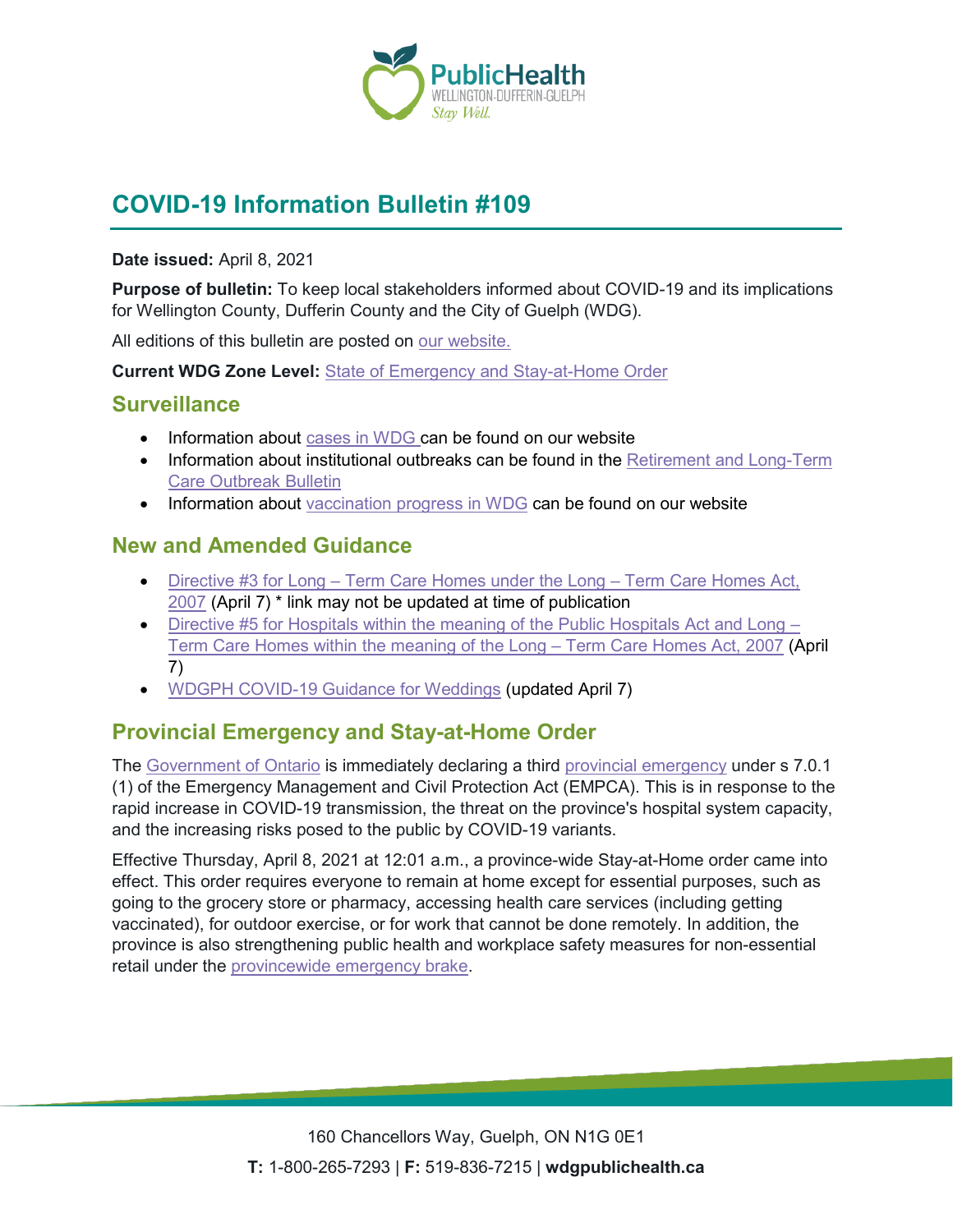

## **Announcements and Changes to Services**

- On April 8, the [Government of Ontario](https://news.ontario.ca/en/release/61059/ontario-helps-farmers-and-agri-food-operators-keep-workers-safe-during-covid-19) announced it is providing \$10 million to allow more farmers and agri-food operators to purchase personal protective equipment, enhance cleaning and disinfection and redesign workstations to better protect workers.
- On April 8, the [Government of Ontario](https://news.ontario.ca/en/release/61052/additional-protections-for-schools-to-keep-students-and-staff-safe) announced it is introducing new measures to protect schools against COVID-19 which include refresher training, enhanced cleaning and asymptomatic testing.
- On April 7, the [Government of Canada](https://www.canada.ca/en/agriculture-agri-food/news/2021/04/government-of-canada-investing-over-12-million-to-improve-worker-safety-and-increase-capacity-of-ontario-meat-processing.html) announced financial support of up to \$12.2 million through the Emergency Processing Fund for 42 meat processing companies in Ontario to manage health and safety during the pandemic.

### **Additional Resources**

- NACI's Statement on Extended Dose Intervals for COVID-19 Vaccines to Optimize Early [Vaccine Rollout and Population Protection in Canada in the Context of Limited Vaccine](https://can01.safelinks.protection.outlook.com/?url=https%3A%2F%2Fwww.canada.ca%2Fcontent%2Fdam%2Fphac-aspc%2Fdocuments%2Fservices%2Fimmunization%2Fnational-advisory-committee-on-immunization-naci%2Fnaci-summary-extended-dose-interval-covid-19-en.pdf&data=04%7C01%7C%7C4bcede7b91c044ae486c08d8fa22b4e7%7C0928437e1ae24ba7afd16948fcb91c48%7C0%7C0%7C637534374905630335%7CUnknown%7CTWFpbGZsb3d8eyJWIjoiMC4wLjAwMDAiLCJQIjoiV2luMzIiLCJBTiI6Ik1haWwiLCJXVCI6Mn0%3D%7C1000&sdata=kGKEJFKiqlVBqqYVksvsS3uSyLTMHIxPgj6poxStzZg%3D&reserved=0)  [Supply](https://can01.safelinks.protection.outlook.com/?url=https%3A%2F%2Fwww.canada.ca%2Fcontent%2Fdam%2Fphac-aspc%2Fdocuments%2Fservices%2Fimmunization%2Fnational-advisory-committee-on-immunization-naci%2Fnaci-summary-extended-dose-interval-covid-19-en.pdf&data=04%7C01%7C%7C4bcede7b91c044ae486c08d8fa22b4e7%7C0928437e1ae24ba7afd16948fcb91c48%7C0%7C0%7C637534374905630335%7CUnknown%7CTWFpbGZsb3d8eyJWIjoiMC4wLjAwMDAiLCJQIjoiV2luMzIiLCJBTiI6Ik1haWwiLCJXVCI6Mn0%3D%7C1000&sdata=kGKEJFKiqlVBqqYVksvsS3uSyLTMHIxPgj6poxStzZg%3D&reserved=0) (April 7)
- NACI's [Summary of Extended Dose Intervals Statement of April 7, 2021](https://www.canada.ca/content/dam/phac-aspc/documents/services/immunization/national-advisory-committee-on-immunization-naci/naci-summary-extended-dose-interval-statement-en.pdf)
- WDGPH's [Events and Gatherings During Provincial Emergency and Stay-at-Home](https://www.wdgpublichealth.ca/your-health/covid-19-information-public/current-public-health-measures-and-restrictions/events-and)  [Order](https://www.wdgpublichealth.ca/your-health/covid-19-information-public/current-public-health-measures-and-restrictions/events-and) (April 8)
- PHAC's [Individual and Community-Based Measures to Mitigate the Spread of COVID-19](https://www.canada.ca/en/public-health/services/diseases/2019-novel-coronavirus-infection/health-professionals/public-health-measures-mitigate-covid-19.html)  [in Canada](https://www.canada.ca/en/public-health/services/diseases/2019-novel-coronavirus-infection/health-professionals/public-health-measures-mitigate-covid-19.html) (April 7)

# **Contact Information for Additional Support**

#### **WDGPH COVID-19 Call Centre**

For health-related questions, including symptoms, close contacts or travel:

- o Call 519-822-2715 ext. 7006
- $\circ$  Available Monday Friday from 9:00 a.m. 4:00 p.m.

For non-health related questions, including business or workplace concerns, social distancing/face covering questions or non-emergency reporting questions:

- o Call 519-822-2715 ext. 4020
- $\circ$  Available Monday Friday from 9:00 a.m. 4:00 p.m.

For eligible priority groups needing vaccine registration and booking help: (eligible priority groups are still strongly encouraged to [pre-register and book their appointments online](https://wdgpublichealth.ca/your-health/covid-19-information-public/covid-19-vaccine-information/pre-register-your-covid-19) as much as possible as it will be the fastest way to get in the system)

- o Call 1-844-780-0202
- o Available Monday Saturday from 12:00 p.m. 8:00 p.m.

Please do not call Public Health for your COVID-19 test results. Visit [how to get your COVID-19](https://www.wdgpublichealth.ca/your-health/covid-19-information-public/how-get-your-covid-19-test-result)  [test results.](https://www.wdgpublichealth.ca/your-health/covid-19-information-public/how-get-your-covid-19-test-result)